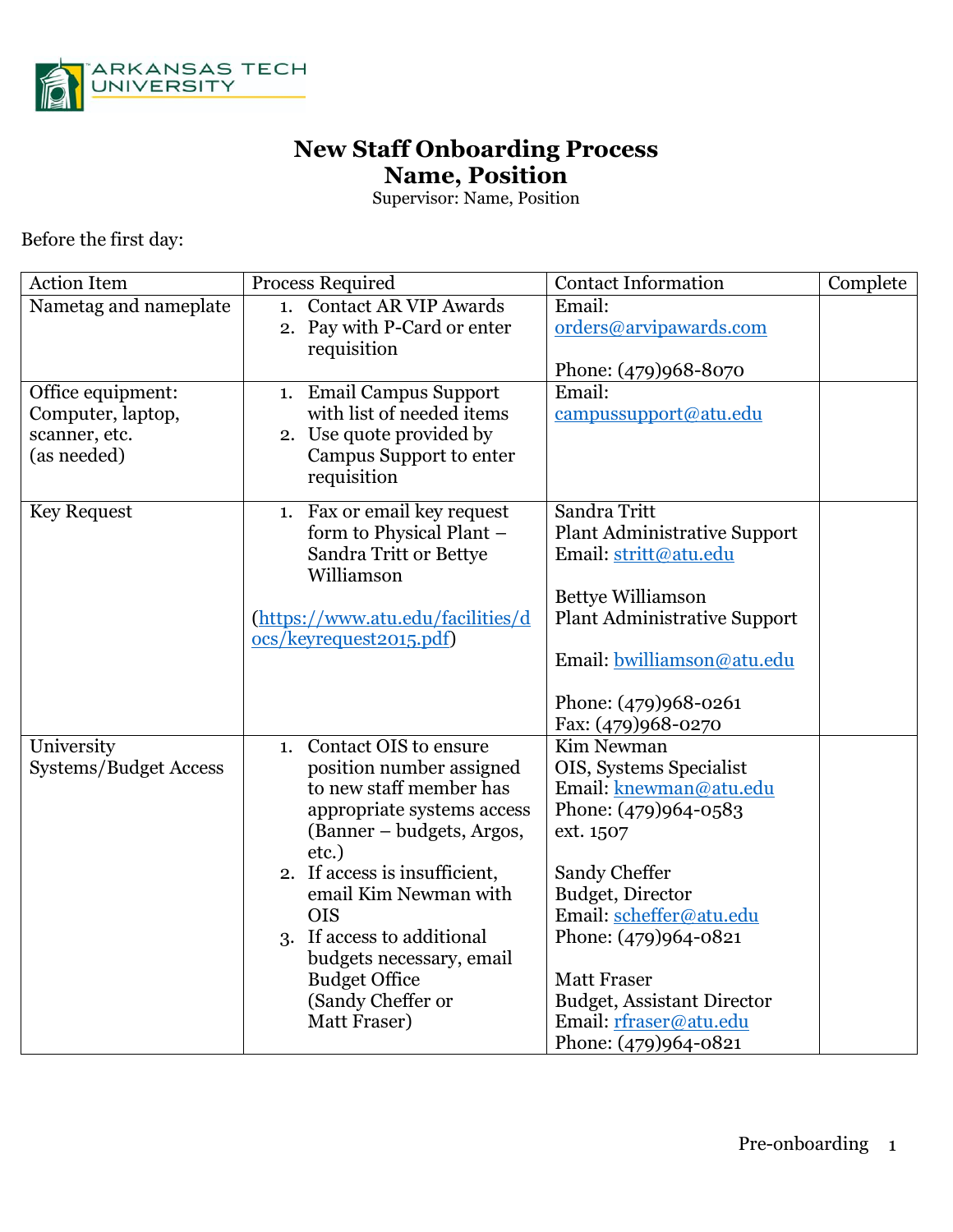| <b>Action Item</b>                                             | <b>Process Required</b>                                                                                                                                                                  | <b>Contact Information</b>                                                                                                                                                                                                                                                                                 | Complete |
|----------------------------------------------------------------|------------------------------------------------------------------------------------------------------------------------------------------------------------------------------------------|------------------------------------------------------------------------------------------------------------------------------------------------------------------------------------------------------------------------------------------------------------------------------------------------------------|----------|
| Office Supplies                                                | 1. Make sure desk area has                                                                                                                                                               | N/A                                                                                                                                                                                                                                                                                                        |          |
|                                                                | staple office supplies                                                                                                                                                                   |                                                                                                                                                                                                                                                                                                            |          |
| <b>Business Cards</b>                                          | 1. Enter request for design<br>with MARCOMM via<br>Robohead<br>2. Once design complete,<br>enter requisition for Target<br>Printing (T01069591) and<br>email design file to Tammy<br>Rye | <b>Tammy Rye</b><br>Procurement, Buyer<br>Email: trye@atu.edu<br>Phone: (479)968-0269                                                                                                                                                                                                                      |          |
| <b>Confirm New Employee</b><br>Orientation with HR             | 1. Follow-up with Amber<br>Tennison on orientation<br>date and time; confirm<br>necessary documents list<br>2. Contact new staff member<br>and share relevant HR<br>information          | <b>Amber Tennison</b><br>Email: atennison@atu.edu<br>Phone: (479)964-0583<br>ext. 206                                                                                                                                                                                                                      |          |
| Procurement/Budget/<br>Travel training (if<br>applicable)      | 1. Set up appointments with<br>departments in which new<br>employee will need training                                                                                                   | <b>Tammy Rye</b><br>Procurement, Buyer<br>Email: trye@atu.edu<br>Phone: (479)968-0269<br>Lou Ann Reeves<br>Budget, Business Manager<br>Email: rreeves5@atu.edu<br>Phone: (479)964-0821<br><b>Cindy Pratt</b><br>Travel, Travel Administrator<br>Email: cpratt@atu.edu<br>Phone: (479) 964-0583<br>ext.3502 |          |
| Department<br>Tour/Campus Tour                                 | 1. Plan for staff member to<br>take new employee on a<br>guided tour of campus<br>2. Be sure to include key<br>buildings/offices that relate<br>to new employee's position               | N/A                                                                                                                                                                                                                                                                                                        |          |
| Individualized<br><b>Onboarding Plan</b><br>(example attached) | Use onboarding template<br>1.<br>provided to develop a<br>schedule, measures of<br>success.                                                                                              | N/A                                                                                                                                                                                                                                                                                                        |          |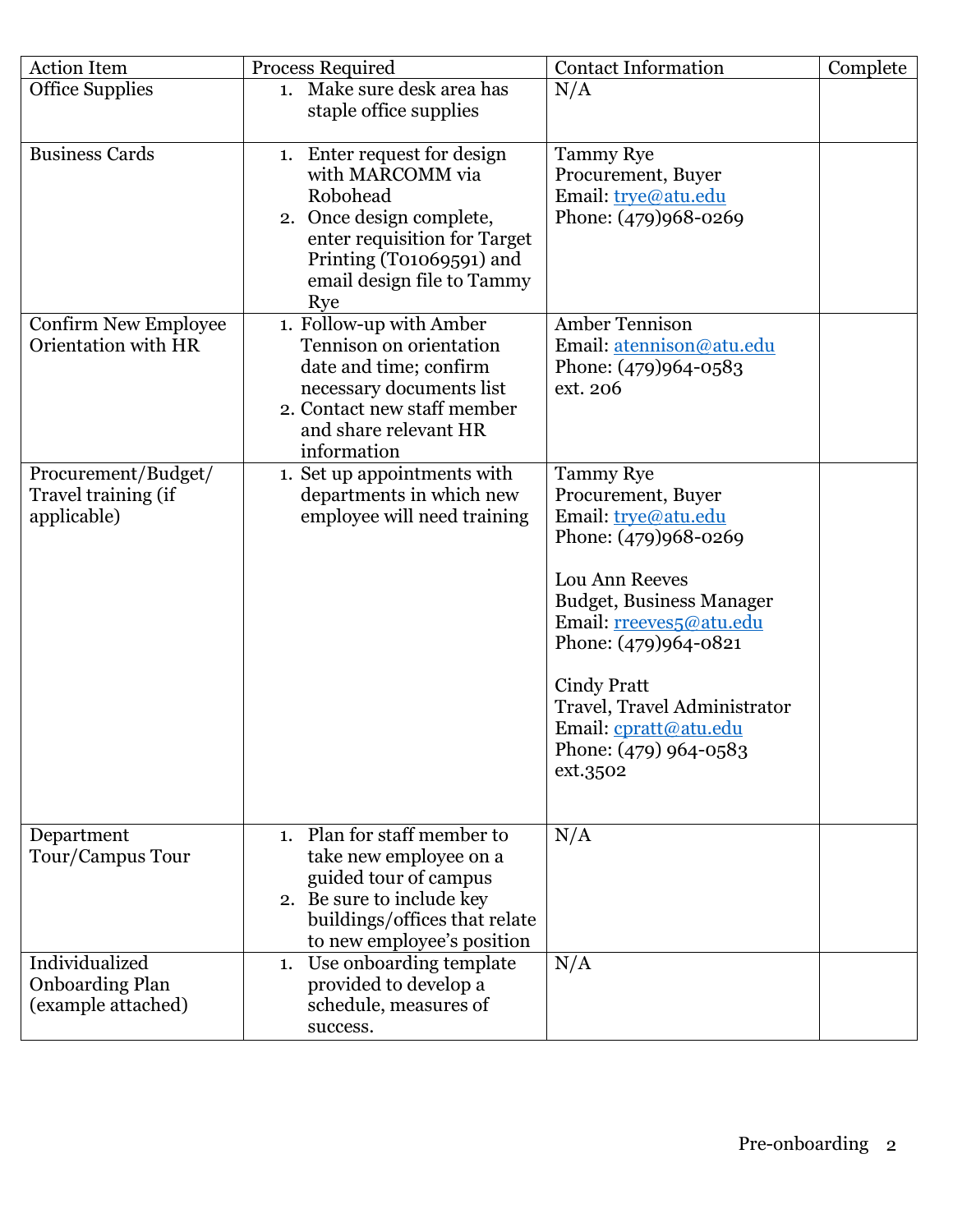| <b>Action Item</b>     | Process Required                                                                                                                                                                                                                                                          | <b>Contact Information</b>                                                                                         | Complete |
|------------------------|---------------------------------------------------------------------------------------------------------------------------------------------------------------------------------------------------------------------------------------------------------------------------|--------------------------------------------------------------------------------------------------------------------|----------|
| New staff member       | 1. Prior to their arrival,                                                                                                                                                                                                                                                | N/A                                                                                                                |          |
| profile                | send email welcoming                                                                                                                                                                                                                                                      |                                                                                                                    |          |
|                        | new staff member to                                                                                                                                                                                                                                                       |                                                                                                                    |          |
|                        | the team and request                                                                                                                                                                                                                                                      |                                                                                                                    |          |
|                        | the following                                                                                                                                                                                                                                                             |                                                                                                                    |          |
|                        | information:                                                                                                                                                                                                                                                              |                                                                                                                    |          |
|                        | • Birthday                                                                                                                                                                                                                                                                |                                                                                                                    |          |
|                        | • Preferred recognition                                                                                                                                                                                                                                                   |                                                                                                                    |          |
|                        | (public, private, type)                                                                                                                                                                                                                                                   |                                                                                                                    |          |
|                        | • Favorite snack items                                                                                                                                                                                                                                                    |                                                                                                                    |          |
|                        | (soft drink, candy bar,                                                                                                                                                                                                                                                   |                                                                                                                    |          |
|                        | etc.)                                                                                                                                                                                                                                                                     |                                                                                                                    |          |
| Division               | Print/share links and<br>1.                                                                                                                                                                                                                                               | N/A                                                                                                                |          |
| Resources/Expectations | information for the                                                                                                                                                                                                                                                       |                                                                                                                    |          |
|                        | following:                                                                                                                                                                                                                                                                |                                                                                                                    |          |
|                        | <b>Staff Handbook</b>                                                                                                                                                                                                                                                     |                                                                                                                    |          |
|                        | Division Org Chart                                                                                                                                                                                                                                                        |                                                                                                                    |          |
|                        | Division                                                                                                                                                                                                                                                                  |                                                                                                                    |          |
|                        | Committees                                                                                                                                                                                                                                                                |                                                                                                                    |          |
|                        | Budget/Account                                                                                                                                                                                                                                                            |                                                                                                                    |          |
|                        | Information                                                                                                                                                                                                                                                               |                                                                                                                    |          |
|                        | <b>Strategic Plan</b>                                                                                                                                                                                                                                                     |                                                                                                                    |          |
|                        | Budget/Account                                                                                                                                                                                                                                                            |                                                                                                                    |          |
|                        | Codes                                                                                                                                                                                                                                                                     |                                                                                                                    |          |
|                        | <b>INB</b> Keyboard                                                                                                                                                                                                                                                       |                                                                                                                    |          |
|                        | shortcuts (if                                                                                                                                                                                                                                                             |                                                                                                                    |          |
|                        | applicable)                                                                                                                                                                                                                                                               |                                                                                                                    |          |
|                        | <b>Expectations</b> for                                                                                                                                                                                                                                                   |                                                                                                                    |          |
|                        | work attire                                                                                                                                                                                                                                                               |                                                                                                                    |          |
| Headshot with          | Schedule headshot on<br>1.                                                                                                                                                                                                                                                | To access Robohead:                                                                                                |          |
| <b>MARCOMM</b>         | Robohead                                                                                                                                                                                                                                                                  | https://atu.robohead.com/login.do                                                                                  |          |
|                        |                                                                                                                                                                                                                                                                           |                                                                                                                    |          |
|                        |                                                                                                                                                                                                                                                                           |                                                                                                                    |          |
|                        |                                                                                                                                                                                                                                                                           |                                                                                                                    |          |
|                        |                                                                                                                                                                                                                                                                           |                                                                                                                    |          |
|                        |                                                                                                                                                                                                                                                                           |                                                                                                                    |          |
|                        |                                                                                                                                                                                                                                                                           |                                                                                                                    |          |
|                        |                                                                                                                                                                                                                                                                           |                                                                                                                    |          |
|                        |                                                                                                                                                                                                                                                                           |                                                                                                                    |          |
|                        |                                                                                                                                                                                                                                                                           |                                                                                                                    |          |
|                        |                                                                                                                                                                                                                                                                           |                                                                                                                    |          |
|                        |                                                                                                                                                                                                                                                                           |                                                                                                                    |          |
|                        |                                                                                                                                                                                                                                                                           |                                                                                                                    |          |
|                        |                                                                                                                                                                                                                                                                           |                                                                                                                    |          |
| Division Software      | 2. Send headshot to<br>Lindelle Fraser. She<br>will add it to the staff<br>website.<br>1. Add new staff member<br>to One Note<br>2. Add new staff member<br>to BaseCamp<br>3. Add all other<br>necessary roles<br>specific to<br>unit/function (i.e.<br>Maxient, Starrez) | Lindelle Fraser<br><b>Assistant to the VPSS</b><br>Email: <i>lfraser@atu.edu</i><br>Phone: (479)968-0583 ext. 4701 |          |